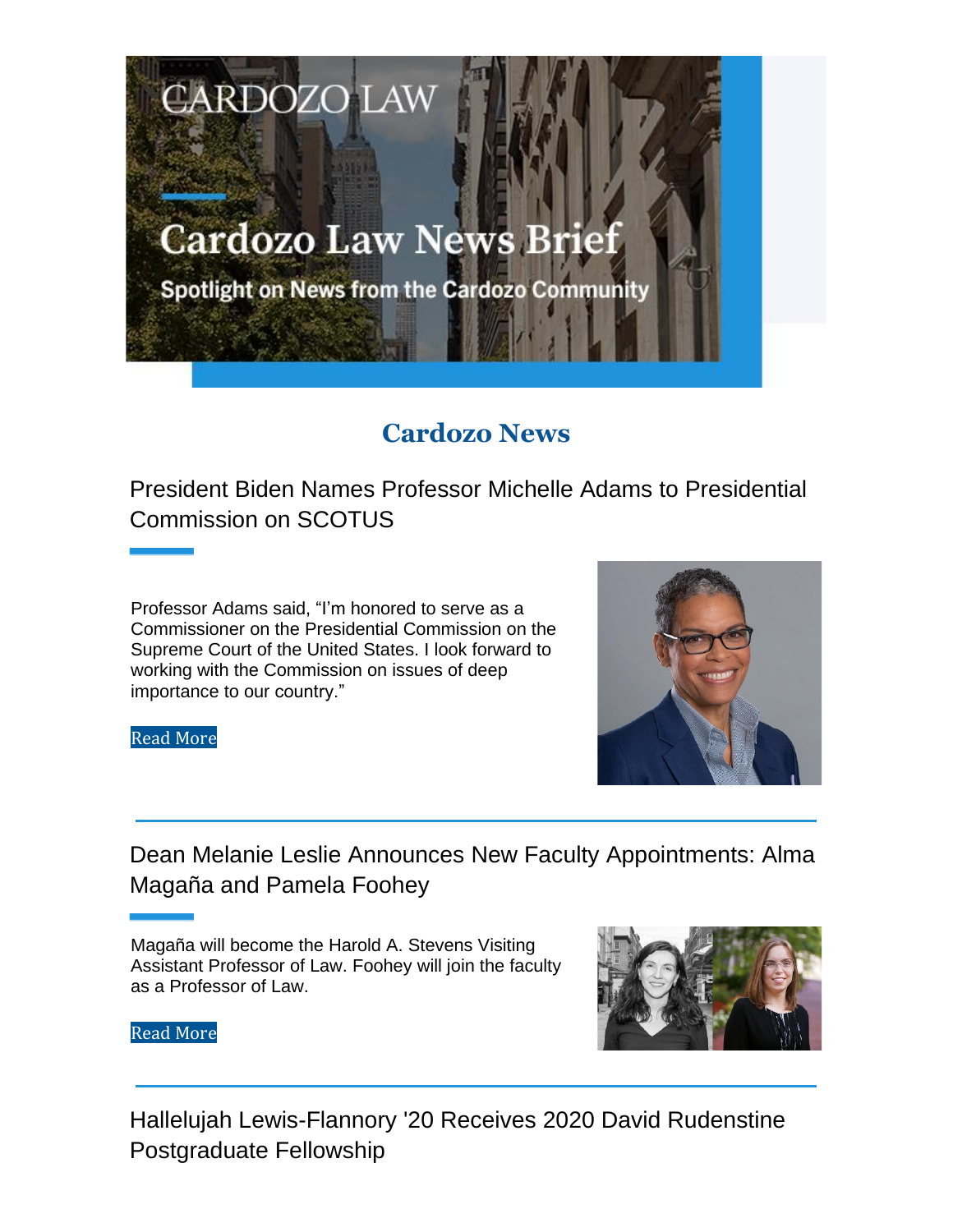Lewis-Flannory will pursue her fellowship year working at the New York State Division of Human Rights.

#### Read More

Andrea Barrientos and Sadie Casamenti Selected as Immigrant Justice Corps Fellows

"Andrea and Sadie have been incredible advocates for their clients and immigrants' rights...as part of the Kathryn O. Greenberg Immigration Justice Clinic at Cardozo, and I'm thrilled that they'll get to begin their careers with the Immigrant Justice Corps," said Professor Lindsay Nash.



### Hon. Sandra Feuerstein '79 Killed in Hit-and-Run Accident

"Judge Feuerstein was a pioneer who was dedicated to serving the cause of justice throughout her life and was an inspiration to all. She will be deeply missed by the Cardozo community," said Dean Melanie Leslie.

#### Read More



### **Faculty in the News**

**Professor Chris Buccafusco** spoke to Yahoo Finance about a potential infringement case between Nike and the USPS, distinguishing the matter from

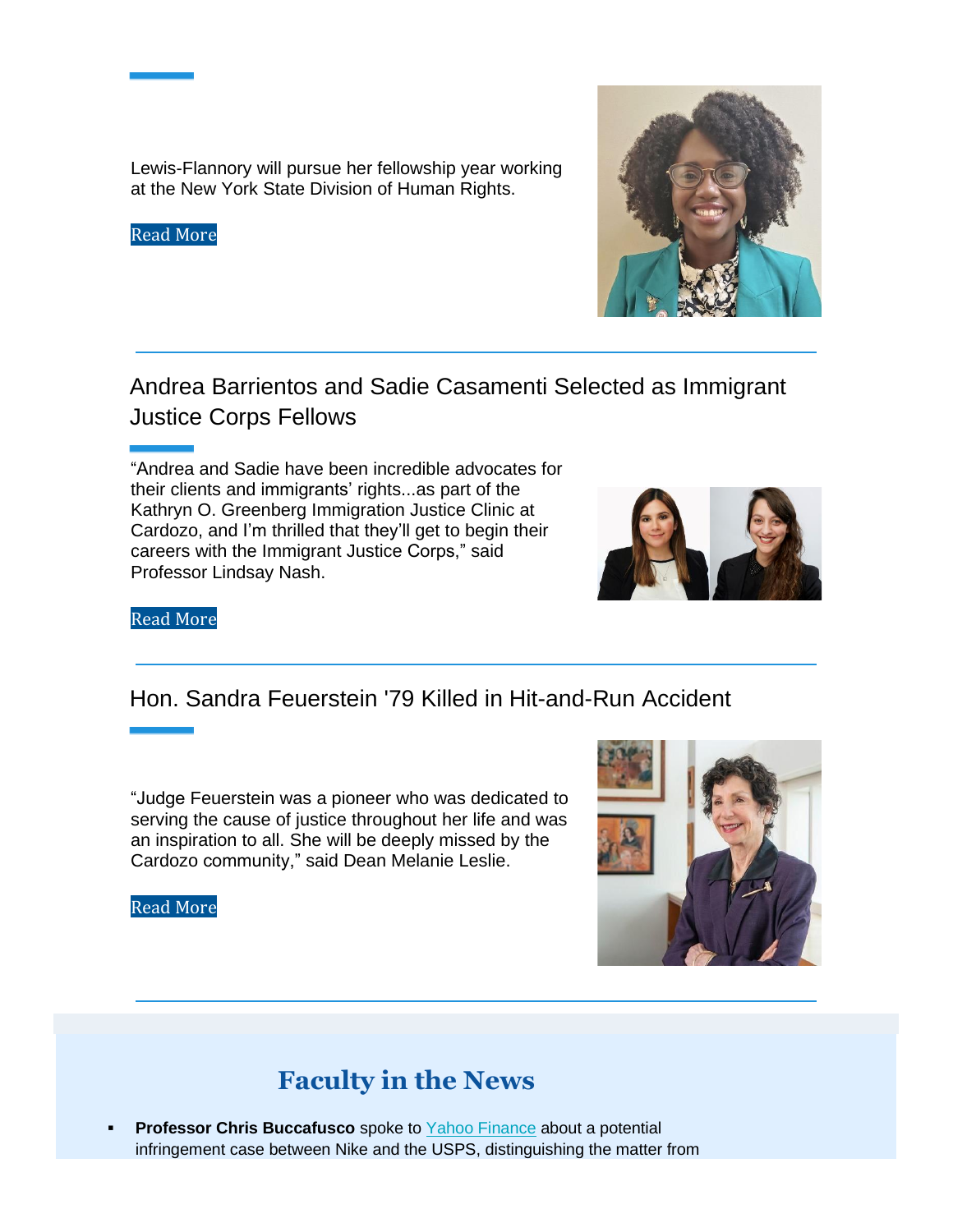the recent bout between Nike and MSCHF, stating that "Nike's claims to doing this without a license are much weaker than MSCHF."

- **Professor Kate Levine** expresses concern surrounding the Chauvin trial to **France 24:** "My concern is that Derek Chauvin gets convicted, and the police department that he works for says: 'this guy was a bad apple, otherwise, we have no problems."
- **Professor Alex Reinert** discussed qualified immunity with Bloomberg Law, stating "You can slice the onion pretty thinly on how courts will apply precedent."
- **Professor Ekow Yankah** commented on the Chauvin defense strategy in The Washington Post, noting "We would be lying to ourselves if we didn't point out that there's a long history of making Black victims of police violence dangerous ... in a way that requires incredibly violent submission because of the shadow of drugs."

### **Faculty Scholarship**

- **Professor Michael Pollack's** article, *Reallocating Redevelopment Risk*, was recently accepted in the Florida Law Review and posted on **SSRN**. His paper *Courts Beyond Judging* was published in the BYU Law Review.
- **Professor Matthew Wansley** discussed his forthcoming article, *Taming Unicorns*, in a piece published in the Columbia Law School Blue Sky Blog.
- **Professor Ed Zelinsky's** forthcoming article, *Is Bitcoin Prudent? Is Art Diversified?: Offering Alternative Investments to 401(k) Participants*, was featured on the Workplace Prof Blog.

### **Events**

#### *Click on the event title to register.*

**Sneaker Law: Kenneth Anand and Jared Goldstein**

#### **Monday, April 19 at 6:30 p.m.**

*Presented by FAME and Fashion Law Society.*

**Public & Private Sectors' Role in Cybersecurity**

**Monday, April 19 at 6:30 p.m.**

*Presented by Women in Tech Law and Cardozo's Data Law Initiative.*